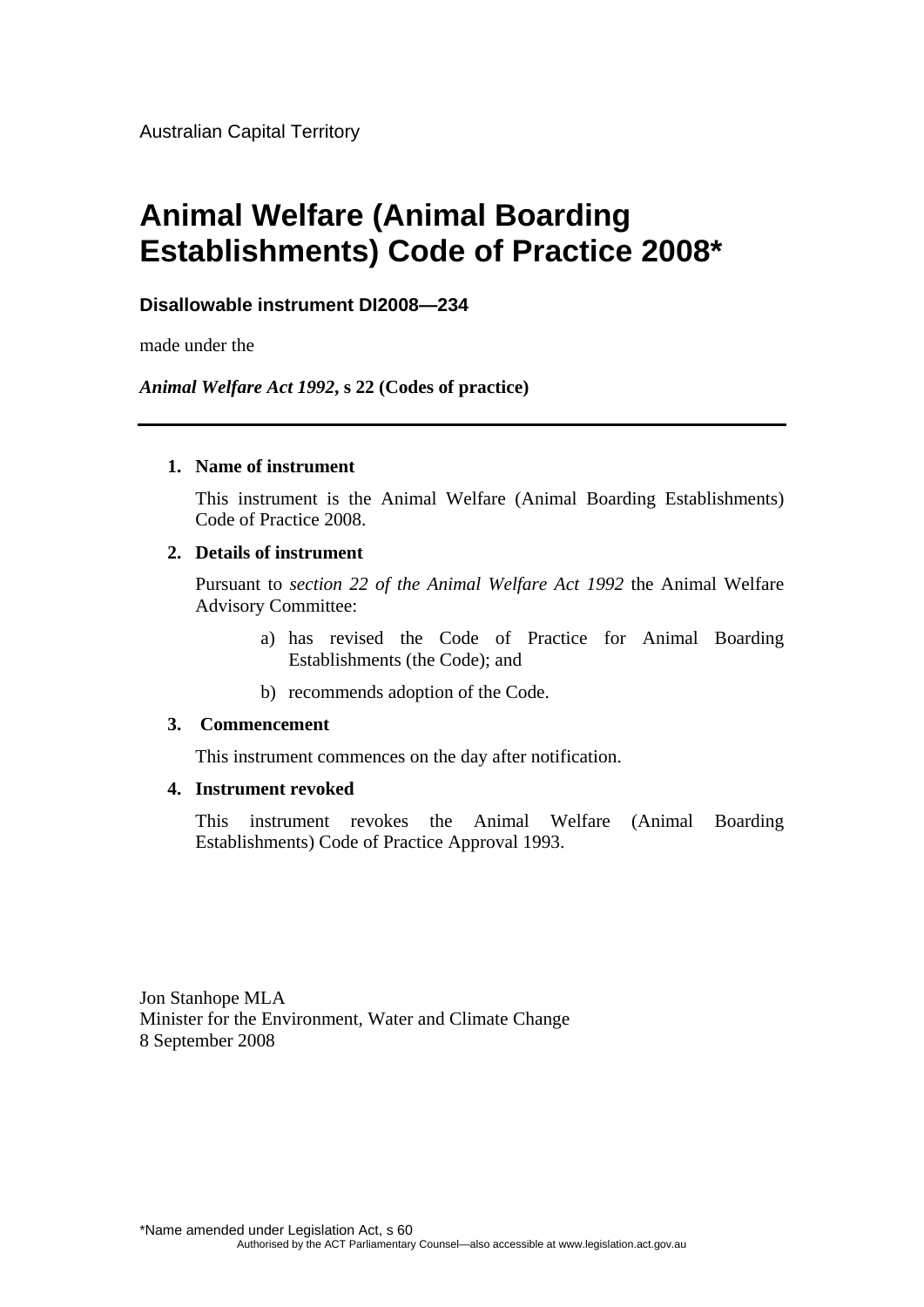# **CODE OF PRACTICE FOR ANIMAL BOARDING ESTABLISHMENTS**

### **Table of Contents**

|    |                       |                               | page                                       |
|----|-----------------------|-------------------------------|--------------------------------------------|
| 1. |                       | <b>Introduction</b>           | 1                                          |
| 2. |                       | <b>Definitions</b>            | 1                                          |
| 3. | <b>Staff</b>          |                               | 1                                          |
|    | 3.1                   | <b>Manager</b>                | 1                                          |
|    | 3.2                   | <b>Animal Attendants</b>      | $\mathbf 2$                                |
|    | 3.3                   | <b>Veterinary Treatment</b>   | 3                                          |
| 4. | <b>Animal Housing</b> |                               |                                            |
|    | 4.1                   | <b>General</b>                |                                            |
|    |                       | 4.2 Construction              | $\begin{array}{c} 3 \\ 3 \\ 4 \end{array}$ |
|    |                       | 4.3 Pen Size                  |                                            |
|    |                       | 4.3.1 Dogs                    | 4                                          |
|    |                       | 4.3.2<br>Cats                 | 5                                          |
|    |                       | 4.4 Drainage                  | 6                                          |
|    |                       | 4.5 Temperature               | 6                                          |
|    |                       | 4.6 Noise                     | 6                                          |
|    |                       | 4.7 Lighting                  | 6                                          |
|    |                       | 4.8 Ventilation               | 6                                          |
|    |                       | 4.9 Bedding                   | 6                                          |
|    |                       | 4.10 Security                 | $\overline{7}$                             |
|    | 4.11                  | Grooming                      | $\overline{7}$                             |
| 5. | <b>Hygiene</b>        |                               | 7                                          |
|    |                       | 5.1 Cleaning and Disinfection | $\overline{\mathbf{7}}$                    |
|    |                       | 5.2 Pest Control              | 8                                          |
|    |                       | 5.3 Litter Trays              | 8                                          |
|    | 5.4                   | <b>Waste Disposal</b>         | 8                                          |
| 6. |                       | <b>Management</b>             | 8                                          |
|    | 6.1                   | <b>Operational Matters</b>    | 8                                          |
|    | 6.2                   | <b>Record Keeping</b>         | 8                                          |
|    | <b>Health Care</b>    |                               | 9                                          |
|    | 7.1                   | <b>Disease Prevention</b>     | 9                                          |
| 7. | 7.2                   | <b>Health Checks</b>          | 10                                         |
|    | 7.3                   | <b>Veterinary Attention</b>   | 10                                         |
|    | 7.4                   | <b>Isolation</b>              | 10                                         |
|    | 7.5                   | <b>Euthanasia</b>             | 11                                         |
| 8. | <b>Diet</b>           |                               | 11                                         |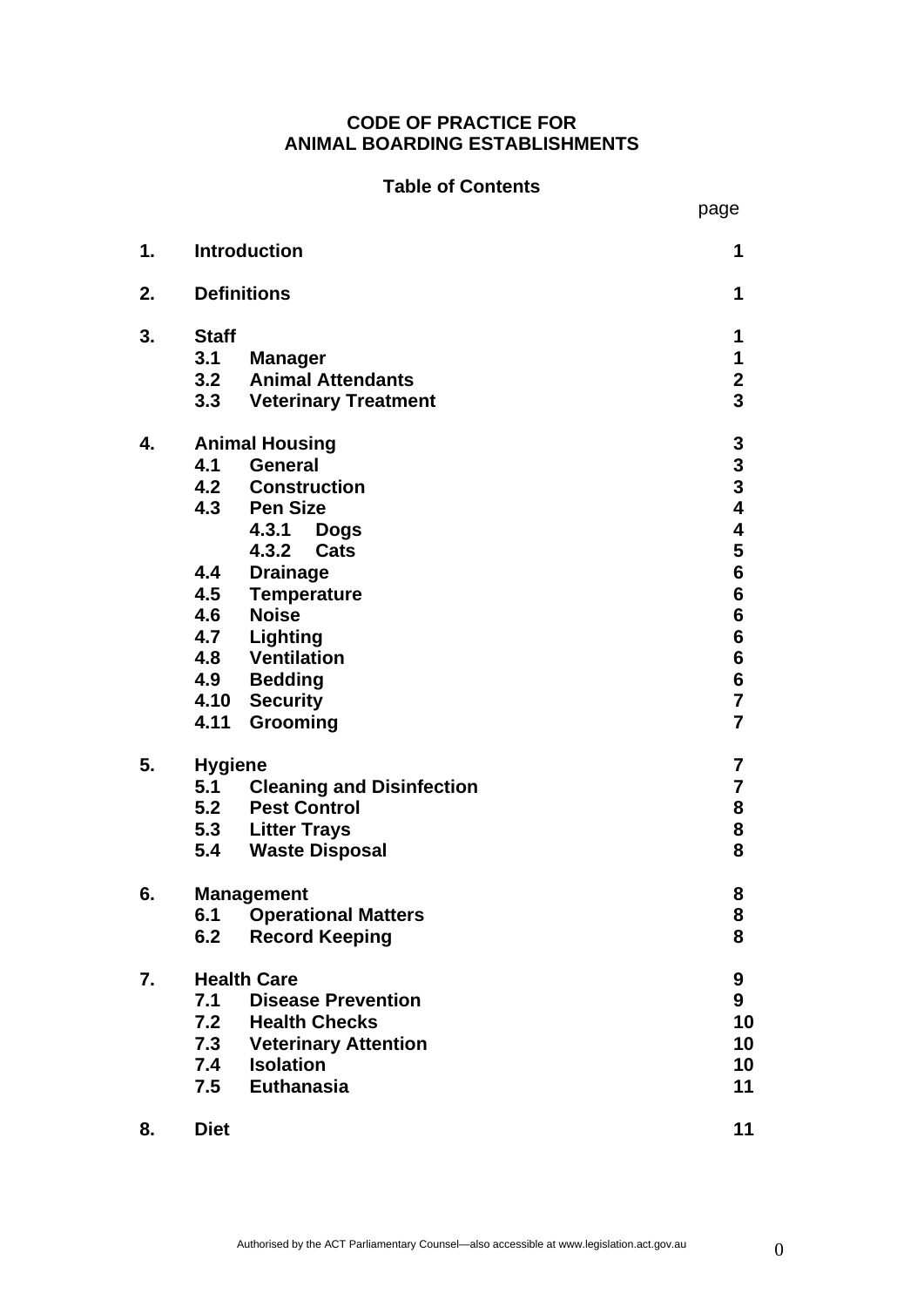| 9.  | <b>Exercise</b>                   | 12 |
|-----|-----------------------------------|----|
| 10. | <b>Transport</b>                  | 13 |
| 11. | <b>Disposal of Animals</b>        | 13 |
| 12. | Lost, injured or deceased animals | 13 |
| 13. | <b>Acknowledgements</b>           | 14 |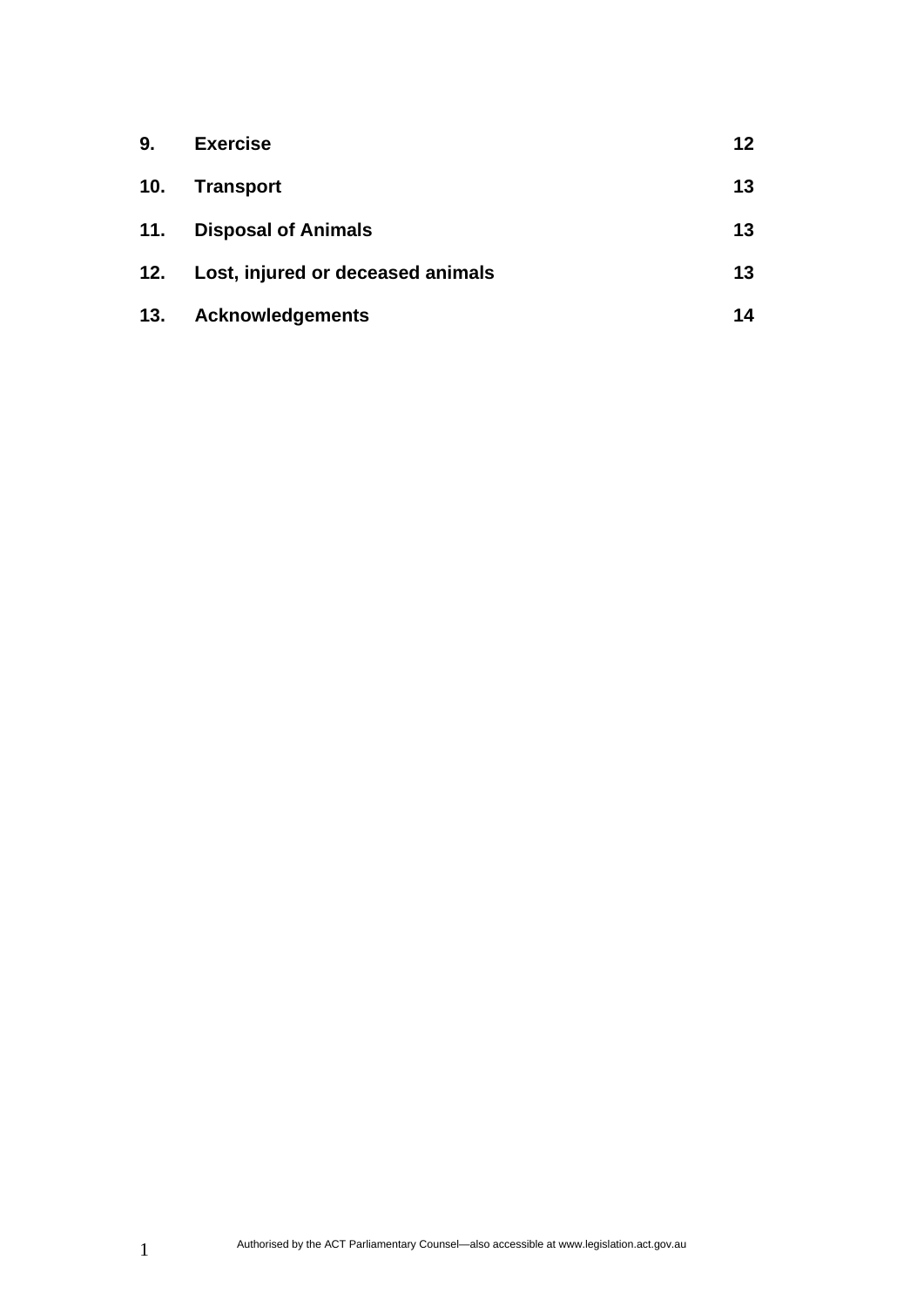# **1. Introduction**

This Code of Practice for the Australian Capital Territory (ACT) specifies the minimum standards of accommodation, management and care which are appropriate to the physical and behavioural needs of dogs and cats housed in animal boarding establishments. An animal boarding establishment is one which undertakes animal boarding for profit.

The Code and its provisions are to be observed by owners and operators of boarding establishments and by people who work in them. At establishments where day boarding of animals is offered, all aspects of this Code apply unless otherwise stated.

Animal welfare considerations are becoming increasingly important in the keeping of animals. This Code is based on established experience and current scientific knowledge. Practices once considered acceptable are now being reassessed and modified according to new knowledge and changing attitudes. This document will be reviewed in the light of new knowledge.

# **2. Definitions**

**Animal:** for the purpose of this Code means a dog, cat, puppy or kitten. **Boarding:** means the taking of custody or possession of a dog or cat for the keeping, accommodation, care, training or feeding for fee or reward at a property other than the animal's normal place of residence.

**Overnight boarding:** means the animal stays at the facility for at least one night.

**Vaccination:** For a dog—means vaccination against distemper, hepatitis, parvovirus and kennel cough (*parainfluenza* (Type II) virus and *Bordetella bronchiseptica*).

For a cat—means vaccination against feline infectious enteritis, feline rhinotracheitis, feline calicivus and feline respiratory disease as a minimum. **Exercise**: For a dog – means walking a dog 'on lead' for at least 15 minutes and/or allow dog(s) to 'free run' in a fenced secure yard reserved for exercise for 15 minutes.

# **3. Staff**

# **3.1 Manager**

The manager of a boarding facility is responsible for the overall management and conduct of the establishment and for the welfare of animals boarded there. The manager must be experienced and trained in animal care, or must employ a person who has such experience and skills. Information regarding Registered Training Organisations is available from the National Training Information Service

http://www.ntis.gov.au/.

In particular, the manager is responsible for:

- ensuring that each animal is able to be individually identified;
- the well-being of all animals in the establishment;
- provision of accommodation and equipment which suits the physical and behavioural requirements of the animals held;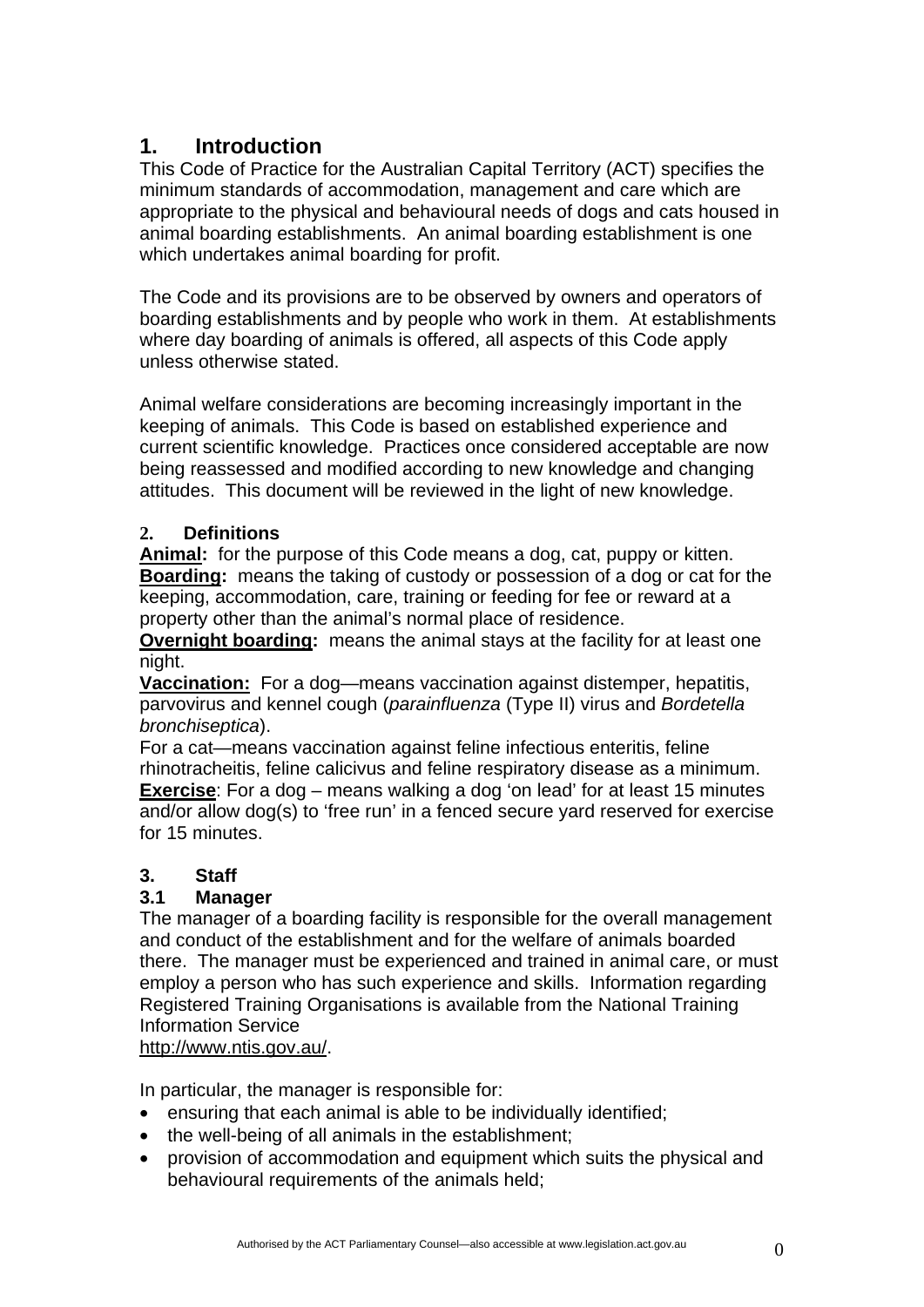- provision of sufficient space for animals to stand, move around freely, stretch fully and rest;
- provision of protection for animals, as necessary, from adverse natural or artificial environmental conditions, other animals and interference from humans;
- providing an emergency plan including procedures for evacuation and to ensure staff are aware of these procedures;
- protection of animals as far as possible from disease, distress and injury;
- provision of prompt veterinary or other appropriate treatment in cases of disease or injury;
- maintenance of hygiene of the premises and health of the animals held;
- provision of sufficient quantities of adequate and sufficient food and clean, fresh water to maintain good health;
- supervision of daily feeding, watering and inspection of animals adequate to ensure their welfare;
- supervision of all staff, whether they are working full or part time and whether or not working for fee or reward;
- the maintenance and collation of relevant records and statistics; and
- ensuring that information about the establishment's operating hours and conditions is displayed or made known to pet owners.

### **3.2 Animal Attendants**

The manager must ensure that animal attendants employed by the boarding establishment are trained and experienced to properly manage the type of animal boarded. The manager is responsible for ensuring animal attendants are completing daily tasks, as outlined, but not limited to:

- daily feeding for overnight boarding, and where required, for day-boarding animals;
- watering and inspection of all animals;
- exercising animals as required by the manager;
- daily cleaning of facilities—hosing out kennels, replacing bedding, changing litter trays, cleaning feeding and watering utensils;
- reporting any of the following symptoms in any animal to management:
	- runny nose, runny or inflamed eyes;
	- repeated sneezing;
	- coughing;
	- vomiting;
	- diarrhoea, especially if bloodstained;
	- lameness;
	- lethargy;
	- inability to stand or walk;
	- bleeding or swelling of body parts;
	- bitches on heat;
	- significant weight loss with lack of appetite;
	- lack of appetite;
	- refusal of water or an excessive consumption of water;
	- apparent pain;
	- fits or staggering;
	- bloating of abdomen;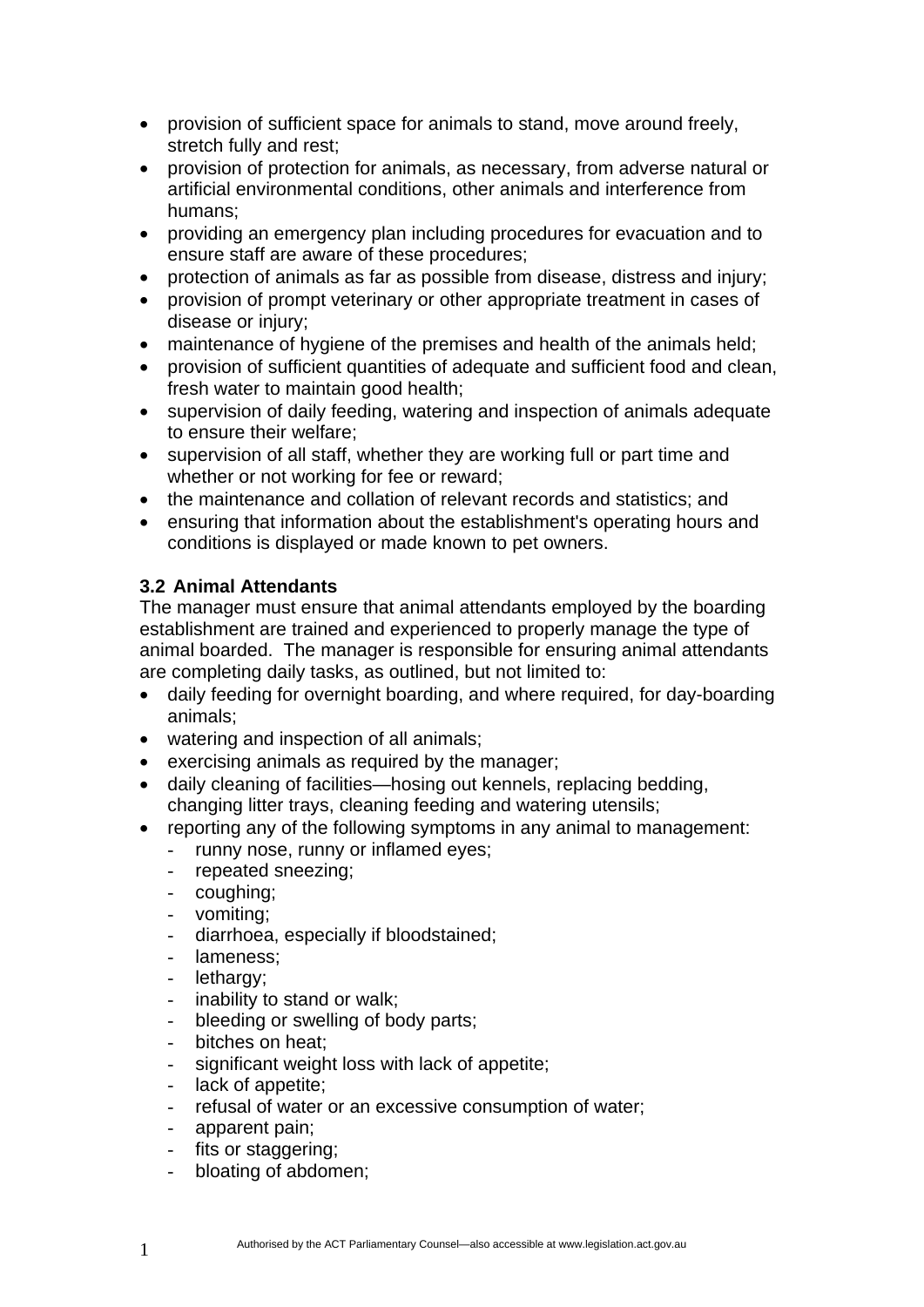- difficulty or inability to urinate or defecate;
- red or brown coloured urine;
- significant wounds, inflammations or irritations or hair loss; and
- changes in behaviour indicative of stress levels.

Staff health must be protected by the provision of appropriate work clothing, adequate hand washing facilities and tetanus immunisation. Staff must be aware of disease-causing organisms that can be transmitted to humans and personal hygiene procedures must ensure that transmission of diseases does not occur.

*All personnel, especially women of childbearing age, must be made aware of the risk of contracting toxoplasmosis through inadequate hygiene procedures.* 

### **3.3 Veterinary Treatment**

The manager of an animal boarding establishment must have arrangements in place that enable prompt veterinary treatment and euthanasia if necessary. Owners of boarded animals must be asked to sign an agreement authorising provision of necessary veterinary treatment at the owner's cost.

### **4. Animal Housing**

### **4.1 General**

The location and construction of animal boarding establishments is subject to approval by relevant ACT Government authorities.

Animal boarding establishments should be located:

- away from sources of noise or pollution that could cause injury or stress to animals; and
- out of areas that are prone to flooding and/or bushfires.

Animal boarding establishment sites must have an adequate water supply and appropriate waste disposal systems.

Potential clients must be allowed to inspect the facilities where their animal will be boarded at a mutually agreed time.

### **4.2 Construction**

Catteries and kennels must be designed, constructed, serviced and maintained in a way that ensures the good health and well-being of the animals whilst preventing escape of the animal or injury to any animal or human.

Housing must provide protection from the weather (wind, rain, sun and extremes of climate), vermin and harassment from other animals.

Materials should be selected for ease of maintenance and cleaning, durability and non-toxicity. Floors of animal housing areas of catteries and kennels must be made of an impervious material to assist cleaning and drainage. A floor of sealed concrete is ideal for dogs, although paved and grassed areas are acceptable for the special behavioural needs of some dogs.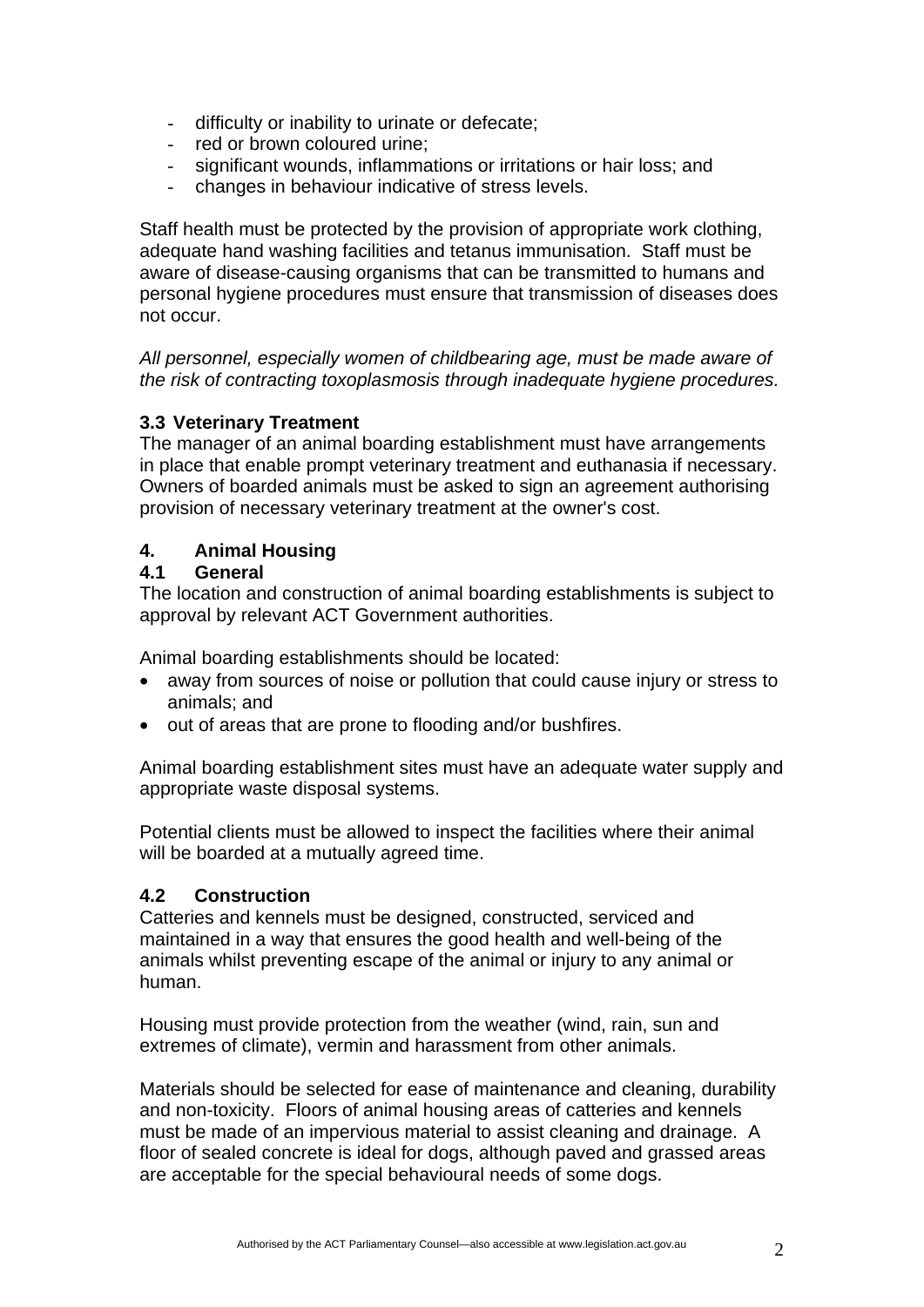The internal surfaces of catteries and kennels must be constructed of impervious, solid, washable materials. To ensure the most hygienic environment for the internal spaces, a curved wall/floor junction is recommended.

Kennel and cattery pens must be divided by a solid opaque partition between all adjoining pens. The dividing wall must have a partial solid partition between each pen. The solid partition does not need to extend the full length of the pen but needs to be long enough to provide any animal with adequate protection from any aggressive neighbouring animals and to afford all animals some privacy out of view.

A solid partition will help with noise reduction. The remainder of the dividing partition can be constructed from galvanised wire chain or welded mesh wire dividers.

Where dog kennels (sleeping area and run) are constructed outdoors they must provide adequate shade in addition to all other requirements. Outdoor kennels must be partially enclosed to provide sheltered sleeping areas. The sleeping area in all kennels must be weatherproof and contain a raised bed.

Where catteries or kennels are constructed indoors, temperature, humidity and ventilation must be considered. Ventilation must be adequate to keep animal housing areas free of dampness, noxious odours and draughts. Cage or pen areas must have an ample supply of fresh air.

In totally enclosed buildings where forced ventilation is the only form of air supply, the following are required:

- an air change rate of 8-12 changes per hour to prevent the build up of foul odours or carbon monoxide;
- ventilation devices must avoid causing draughts and distribute fresh air evenly to all of the boarding areas;
- temperature must be maintained in the range of  $15-27^{\circ}$ C;
- air recirculation units must incorporate effective air cleaning and filtration to ensure the removal of infectious organisms and chemicals; and
- a back-up and alarm system in case of power failures or breakdown of ventilation and temperature control mechanisms.

# **4.3 Pen Size**

Animal housing areas, whether for single or group housing, must provide at least enough space for each animal held to feed, sleep, sit, stand, lie with limbs extended, stretch and move about.

# **4.3.1 Dogs**

Kennelling for dogs, including sleeping quarters and pens, must meet the following minimum standards: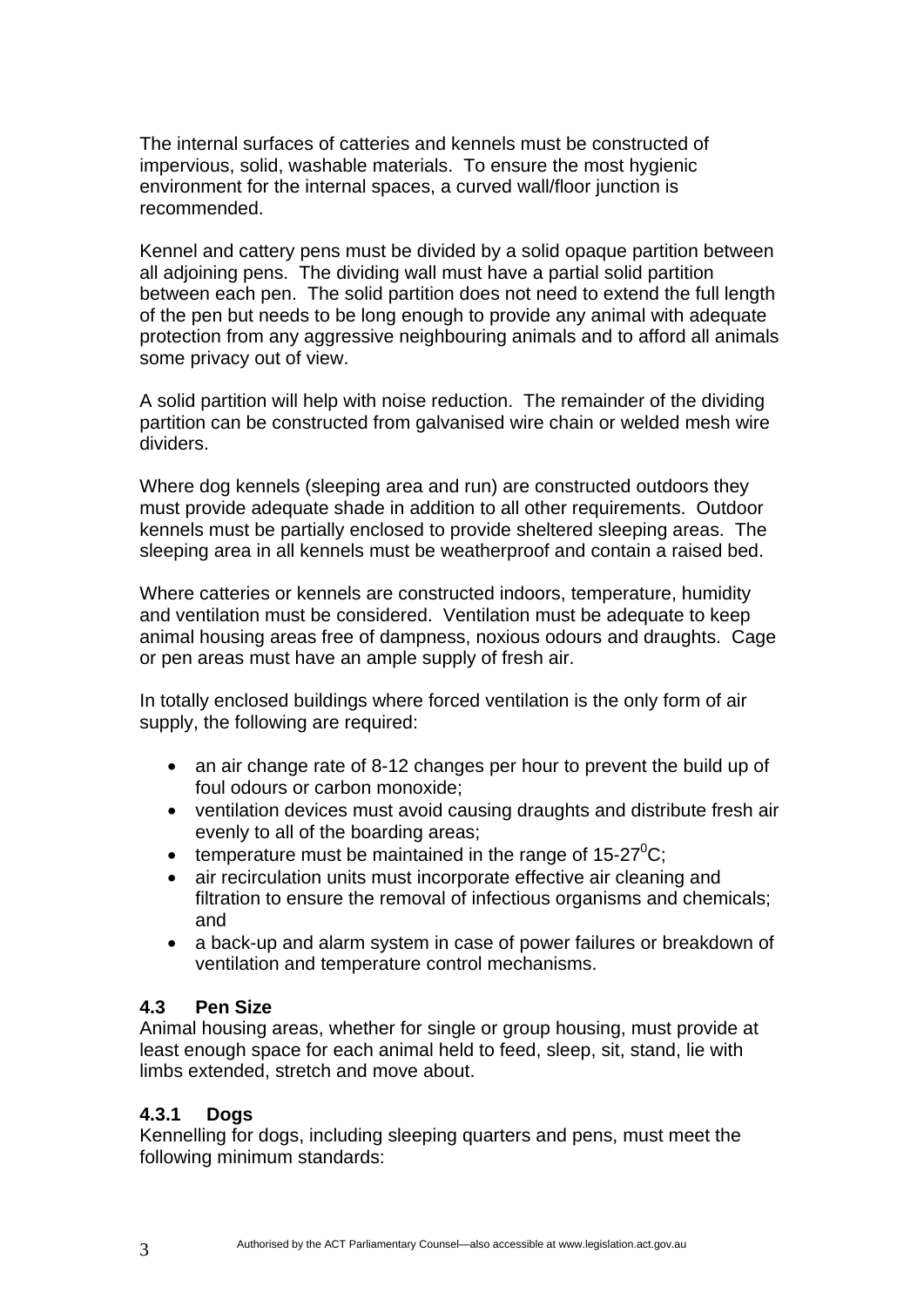• Where the dogs are exercised once daily:

dogs up to 15 kg - run area 4  $\text{m}^2$  with a minimum dimension (width/length) of 1 m, plus  $1/2$  m<sup>2</sup> per additional dog (maximum 3 dogs); dogs 15 kg to 30 kg - run area 6  $m<sup>2</sup>$ , with a minimum dimension (width/length) 1.5 m plus  $1/2$  m<sup>2</sup> per additional dog (maximum 3 dogs); and dogs over 30 kg - run area 8 m2 with a minimum dimension (width/length)

of 2.0 m plus 1 m<sup>2</sup> per additional dog (maximum 4 dogs).

• Where dogs are exercised twice daily: half the above floor areas, minimum width 0.9 m, one dog per kennel.

In certain cases, some dogs may need to be housed in smaller areas, due to injury, behavioural needs, illness and age.

Dog pens should be high enough to permit staff to walk right to the back of the pen.

Where dogs are housed together it must be in accordance with Section 4.3.1 of this Code.

*All dogs must be housed one to a pen unless the owner(s) have requested that the dogs be housed together. Dogs should be monitored to ensure there is no aggressive behaviour.* 

# **4.3.2 Cats**

Cats may be housed either in banks of cages, which prevent direct contact, or in walk-in modules that include a sleeping compartment and an exercise area. Cats from different households should not be exercised together unless the owner(s) have requested that the cats be housed together. Cats should be monitored to ensure there is no aggressive behaviour.

Cats may only be housed in groups where all owners have given specific written permission and have received advice/information on the risk of disease.. Where cats are housed in groups, additional floor space to accommodate the exercise needs is required. Increased attention is required to prevent injury and disease.

Cats boarded for up to two weeks must be provided with a floor area of at least 1  $m^2$  and a minimum height of 900 mm.

Cats boarded for longer than two weeks but less than two months, must be provided with accommodation that meets the following criteria:

- cages that have a minimum floor area of 1.5  $m^2$  and a minimum height of 900 mm; or
- walk-in modules that have a minimum floor area of 0.8  $m^2$ , a minimum width of 900 mm and a minimum height of 1.8 m. The module must contain at least two levels including raised sleeping quarters. The higher level(s) must be connected to the floor by means of a ramp, pole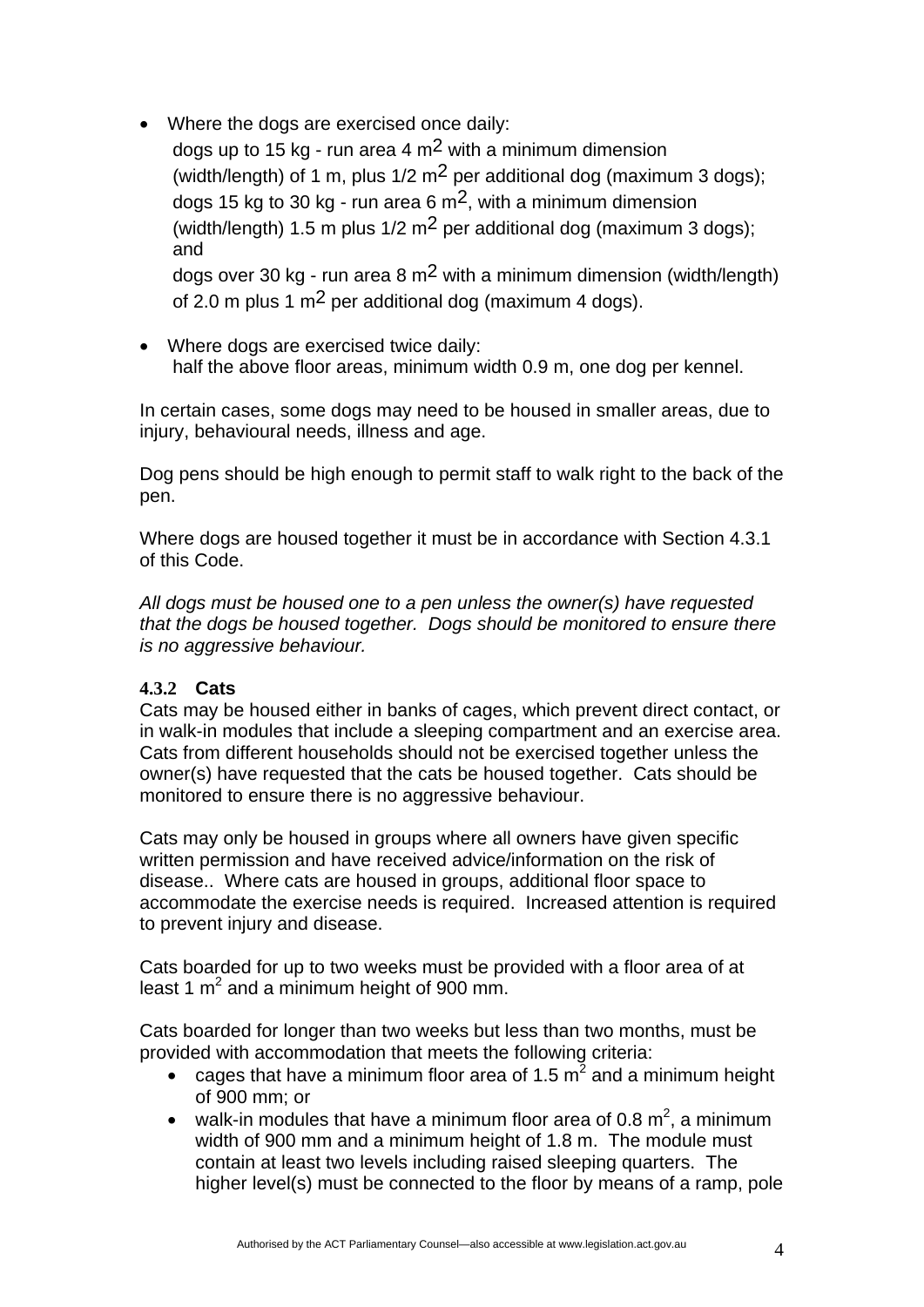or steps. This size is for one cat only. An additional one metre squared of floor space is required for each additional cat. Each cat must have an individual sleeping area, shelf, food bowl and litter tray.

Cats boarded for longer than two months must be provided with accommodation that meets the following criteria:

• enclosures must provide the minimum space of 3  $m^2$  x 1.8 m high with an additional 2  $m^2$  for each additional cat.

Where a boarding establishment provides a common cat exercise area, the minimum floor area available for sleeping must be  $0.4 \text{ m}^2$ .

# **4.4 Drainage**

Cattery and kennel floors must:

- enable waste and water to run off; and
- be designed to facilitate cleaning and disinfecting.

Where a collection drain is provided to take away water after cleaning, it must be fitted with a fine mesh wire basket to trap hair and waste and be cleaned daily.

# **4.5 Temperature**

Animals must be protected from extremes of temperature, appropriate to their needs.

Very old and very young animals, together with animals that are injured, ailing, or under veterinary supervision, are more sensitive than other animals to changes in temperature and may require provision of heating or cooling.

Animals housed in an enclosed cattery or kennel should have a temperature maintained between  $15-27^0C$ .

# **4.6 Noise**

Noise, particularly from barking dogs, should be controlled by limiting visual stimulation. Use of deterrent collars, other than citronella collars, is not permitted under the *Animal Welfare Act 1992*.

Cats should be housed away from dogs as they may be distressed by barking and smells.

# **4.7 Lighting**

Lighting should be as close as possible, in duration and intensity, to natural conditions.

Sunlight is the preferred means of lighting, provided that shaded areas are available.

Artificial light should be provided, where needed, to allow animal housing areas to be thoroughly cleaned and animals checked.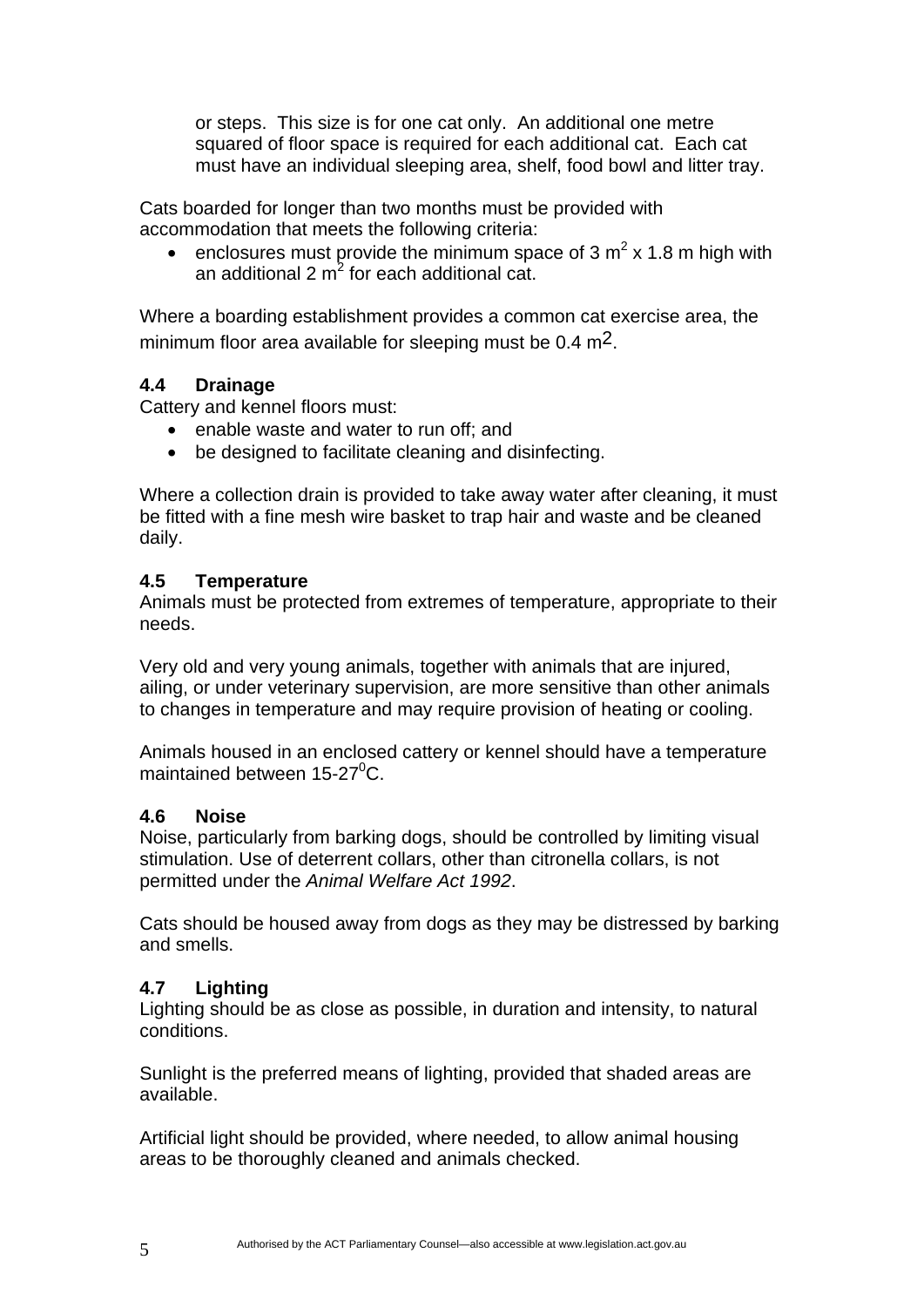# **4.8 Ventilation**

Ventilation should be adequate to keep animal housing areas free of dampness, noxious odours and draughts.

# **4.9 Bedding**

All kennels must be provided with raised wooden sleeping boards, dog houses or trampoline-style beds.

Cats must be provided with bedding. For health and hygiene reasons, the practice of owners providing bedding is to be discouraged.

New or freshly cleaned bedding must be provided to each animal on arrival if boarded overnight.

Any bedding provided for animals must be changed frequently and kept clean and dry.

# **4.10 Security**

Kennel and cattery buildings must be secured and locked.

Each individual kennel, cat cage, module or colony must be fitted with a secure closing device that cannot be opened by the animals held.

Any security method used must allow for ready access to animals and ready exit of staff and animals from the premises in the event of an emergency.

Where animals are boarded, a security barrier must be constructed to prevent escape of animals or unauthorised entry. The kennel compound wall may form part of the security barrier. The security barrier must be fitted with at least one self-closing, lockable gate. There should be a minimum of two lockable gates or doors between the animals' immediate housing and the exterior of the premises.

# **4.11 Grooming**

If an animal boarding establishment offers a grooming service, suitable facilities for bathing, drying and grooming must be available and must be hygienically maintained.

# **5. Hygiene**

# **5.1 Cleaning and Disinfection**

Animal housing and exercise areas must be kept clean so that the comfort of animals can be maintained and disease controlled.

Faeces must be removed at least once daily from kennels and exercise areas. Kennels should also be hosed at least once daily.

Kennels and pens should be disinfected at least three times each week. In addition, kennels and pens must be disinfected before the introduction of any new dog and after an outbreak of an infectious disease.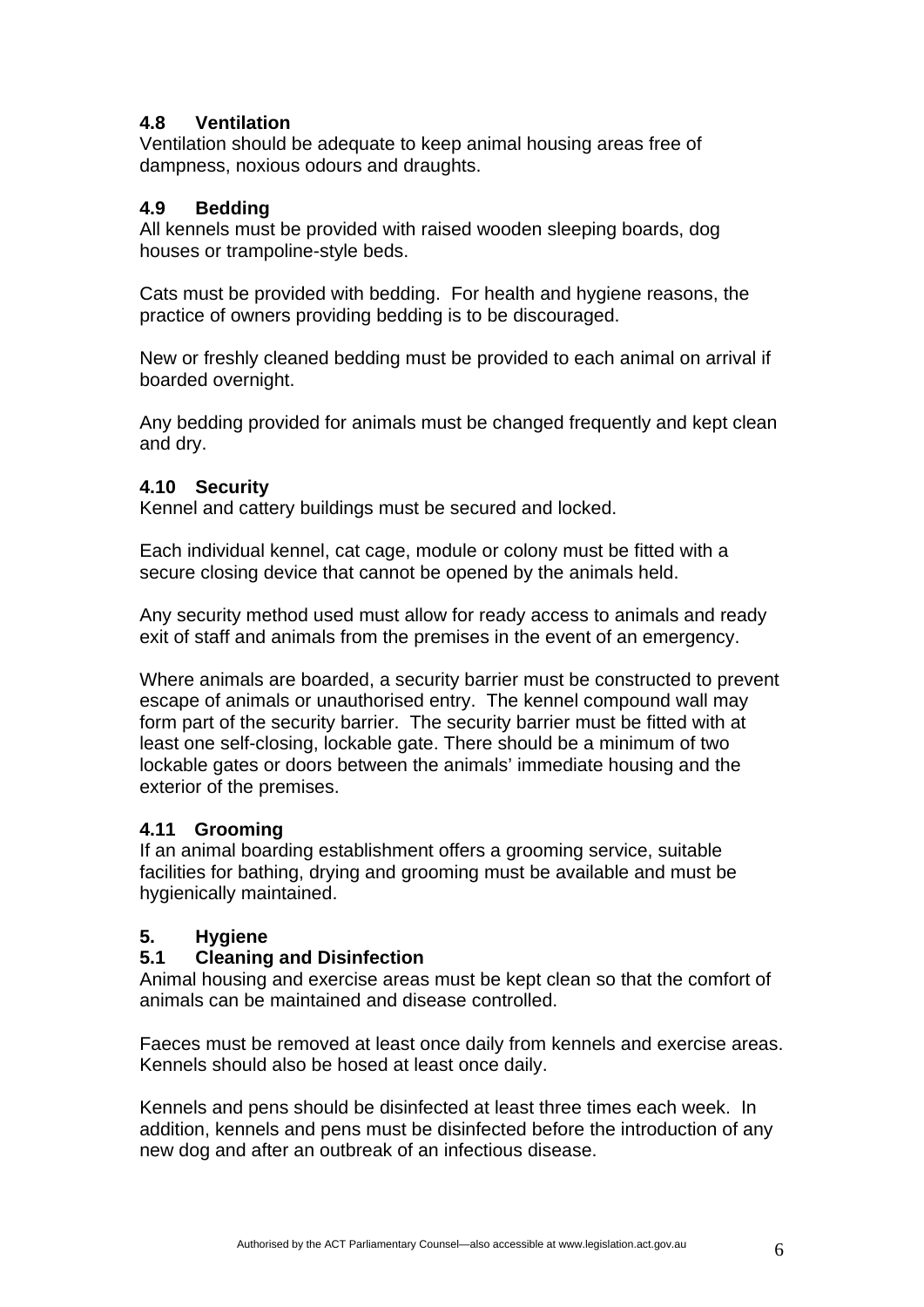Cat housing must be cleaned daily and disinfected before new cats are introduced, and must be disinfected after an outbreak of infectious disease.

Cleaning and disinfecting agents must be chosen on the basis of their suitability, safety and effectiveness. Phenols must not be used where cats are kept because they are particularly toxic to cats. Manufacturer's instructions for the use of these agents must be followed and clearly displayed for all staff to follow. If a solution is too dilute it may be ineffective. If a solution is concentrated it may be toxic to animals. Animals must be regularly checked for sensitivity to any chemical agents used.

# **5.2 Pest Control**

Pests (including fleas, ticks, flies, lice, mosquitos and wild rodents) must be controlled.

Chemicals used for pest control should be registered under relevant agriculture and veterinary chemicals legislation and used only in accordance with manufacturer's instructions.

# **5.3 Litter Trays**

Cats must be provided with litter trays.

Sufficient suitable litter material, such as commercial cat litter, is to be provided. Faeces and soiled litter must be removed daily. Litter should be changed every three days if used only by one cat, or every day if used by several cats. Litter trays should be washed, and scalded with hot water every time the litter is changed for a resident cat. When the cat has left, the litter tray must be disinfected before being used by any other cat.

# **5.4 Waste Disposal**

Waste disposal must be in accordance with the requirements of ACT Government authorities.

# **6. Management**

# **6.1 Operational Matters**

All animals must be identified.

All reasonable special requirements requested by the animal's owner or attending veterinary surgeon, such as administration of medication, feeding of special diets, bathing and grooming, must be implemented.

Leads and collars which are likely to become entangled and endanger dogs must be removed on admission.

Dogs must be housed singly except when they are compatible dogs from the same household. Dogs may only be housed in groups where all owners have given specific written permission. Where dogs are housed in groups, additional floor space to accommodate the exercise needs is required. Increased attention is required to prevent injury and disease.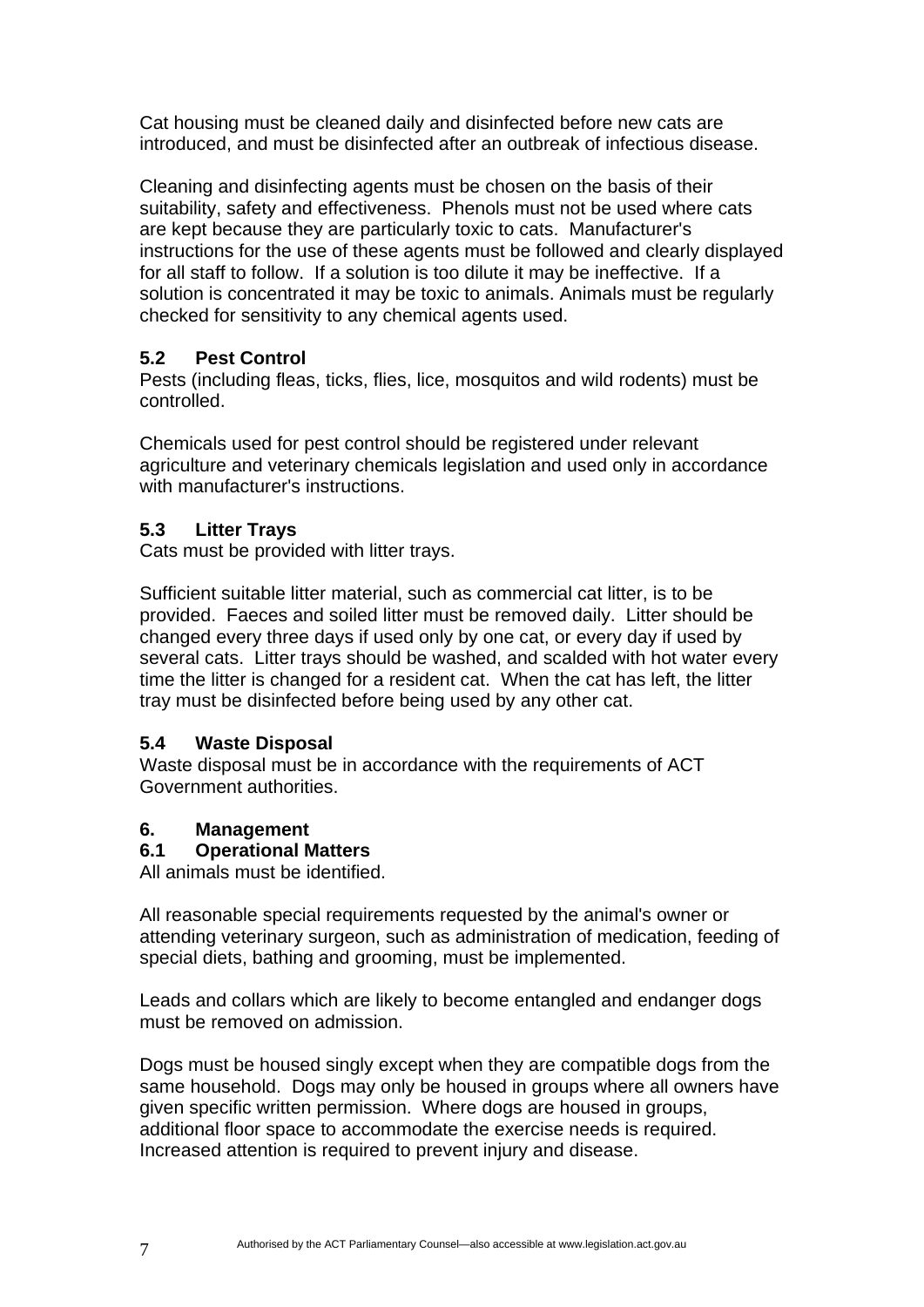# **6.2 Record Keeping**

The boarding establishment must require the following information in relation to each animal's admission:

- The animal's:
	- name:
		- sex, entire or desexed;
		- breed:
	- colour;
	- age;
	- condition on arrival;
	- distinguishing features;
	- permanent identification details (such as microchip implant number, where applicable);
	- date of admission; and
	- expected date of collection.
- The owner's (and the owner's nominee):
	- name;
	- address; and
	- telephone number.

The boarding establishment must seek information relating to the following:

- details of the animal's medical, dietary, bathing and grooming requirements in writing;
- vaccination status of the animal; and
- contact details of preferred veterinarian.

Upon collection of the animal the manager of the boarding establishment is to provide details of any veterinary treatment the owner's animal(s) received whilst at the boarding establishment.

# **7. Health Care**

### **7.1 Disease Prevention**

Dogs to be boarded must be up to date with all vaccinations and the owners must supply a current vaccination certificate that indicates adequate vaccination history for each dog before admission.

Cats to be boarded must be up to date with all vaccinations and the owners must supply a current vaccination certificate for each cat before admission.

Dogs and cats less than three months old should not be admitted for boarding, other than in exceptional circumstances.

Dogs and cats should have been treated for gastrointestinal worms before admission. Animals that have not been wormed with an all wormer (including hydatids) in the previous six weeks must be so wormed on admission at the owner's expense and the owner advised accordingly. Long-term boarders should be wormed as appropriate. **It is recommended that all owners have their dogs on medication to prevent heartworm.**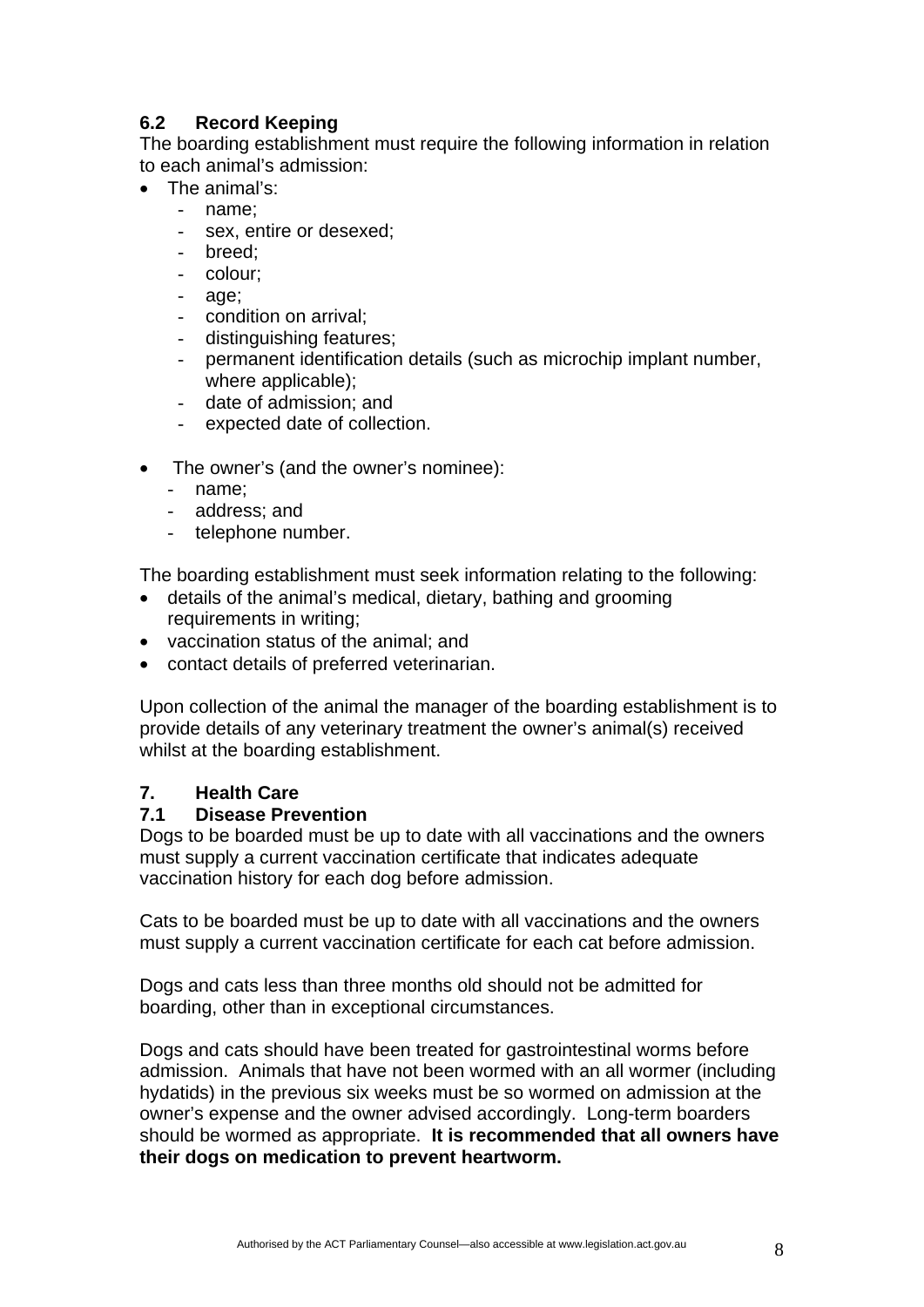The boarding establishment should enquire if the animal(s) are, known or suspected to be, suffering from an infectious disease or parasite infestation. Animals known to have these conditions must be quarantined and treated appropriately or refused admission.

Should an animal disease or parasite infestation be suspected, the manager should seek veterinary advice and adopt immediate quarantine and disease control procedures.

# **7.2 Health Checks**

Each animal shall be checked at least once daily to monitor its health and comfort. The person checking animals should observe whether each animal:

- is eating normally;
- is drinking normally;
- is defecating normally:
- is urinating normally:
- is behaving normally;
- is of normal appearance;
- is able to move about freely; and
- has a normal coat.

Any changes in health status must be reported promptly to the animal boarding establishment manager.

# **7.3 Veterinary Attention**

The animal boarding establishment manager must nominate sufficient veterinarians who are able to attend to animals in his or her care, if the animal's normal veterinarian is unavailable.

Veterinary advice must be sought by the manager or his or her nominee for any animal showing one or more of the signs listed at 3.2, with the exception of bleeding or swelling associated with bitches in heat.

Sedatives must only be used in accordance with veterinary advice.

### **7.4 Isolation**

Facilities must be available either at the animal boarding establishment or at veterinary premises for the isolation of animals that are suspected of, or have been diagnosed as, having an infectious condition or parasite infestation.

Sick animals that are not infectious or infested, but which may be stressed by contact with other animals, should be housed in a quiet environment away from other animals, but not necessarily isolated.

*Staff must be trained in caring for animals in quarantine. All appropriate personal hygiene rules must be followed.*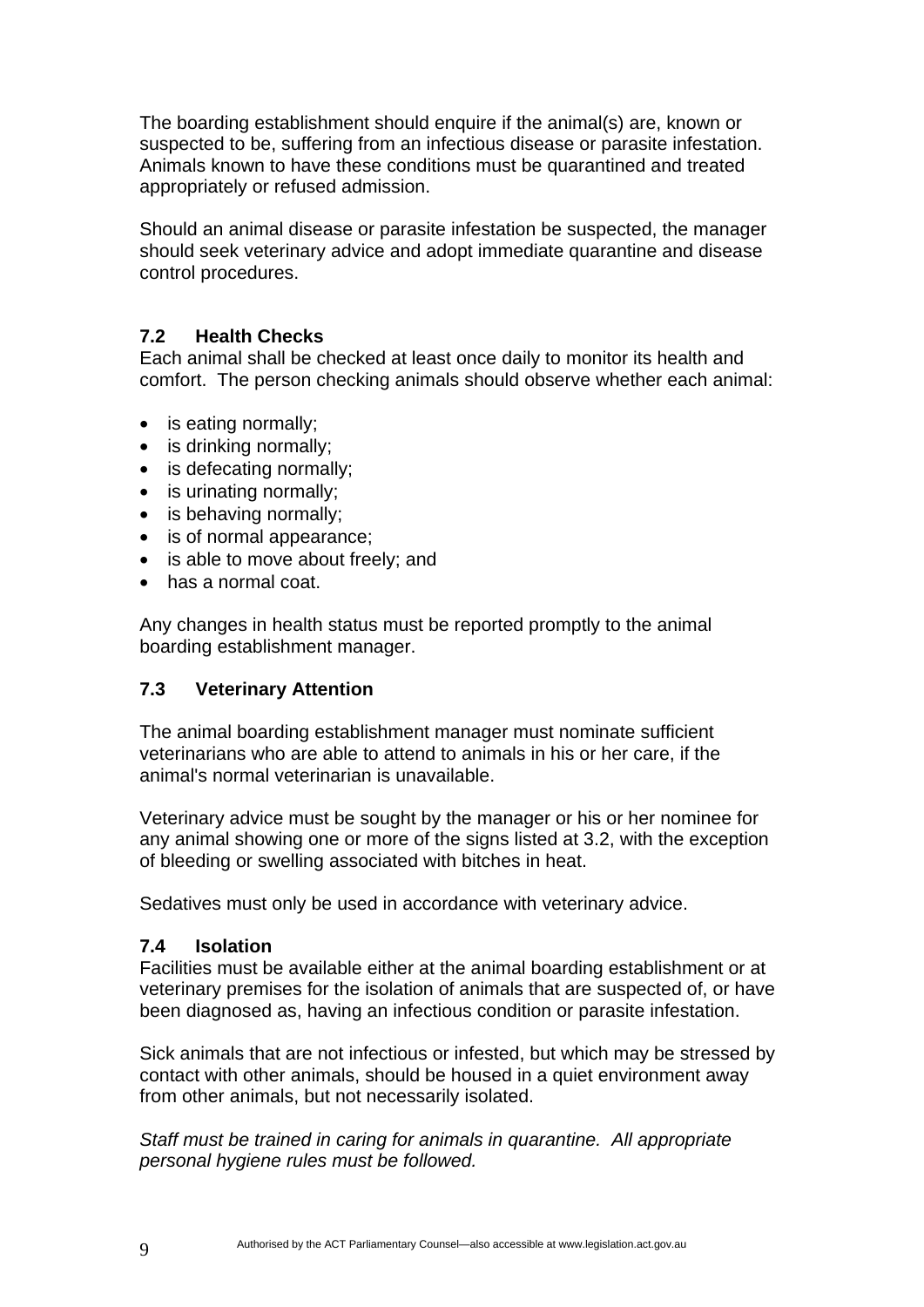A procedure for handling isolated animals is:

- animals in isolation should have no contact with other healthy animals at the establishment. Air from isolation areas should be separately exhausted. Additional contact with humans may be necessary to ensure the animal does not suffer emotionally as a result of the isolation;
- waste water, food and containers should be handled and disposed of separately. Reusable containers should be cleaned separately from those used by healthy animals; and
- where appropriate, clothing and footwear should be disinfected or washed immediately upon completion of handling isolated animals due to the possibility of the carriage of diseases by humans from one animal to another.

### **7.5 Euthanasia**

Euthanasia should be considered and recommended to the owner where it is advised by a veterinarian who has examined the animal.

If euthanasia is required, all avenues to advise the owner should be undertaken prior to euthanasia, as long as the welfare of the animal is not compromised by any delay.

Euthanasia must only be carried out by a veterinarian.

### **8. Diet**

All animals must have a permanent supply of fresh, clean water. Food and water containers must be non spillable, not chewable and of a design that can be easily cleaned and does not cause any injury to the animals. Food and water containers must be cleaned daily.

Animals boarded during the day should not require feeding unless they are under veterinary advice, or pregnant, or lactating or young.

The following should be used as a guide for feeding dogs subject to manufacturers' advice: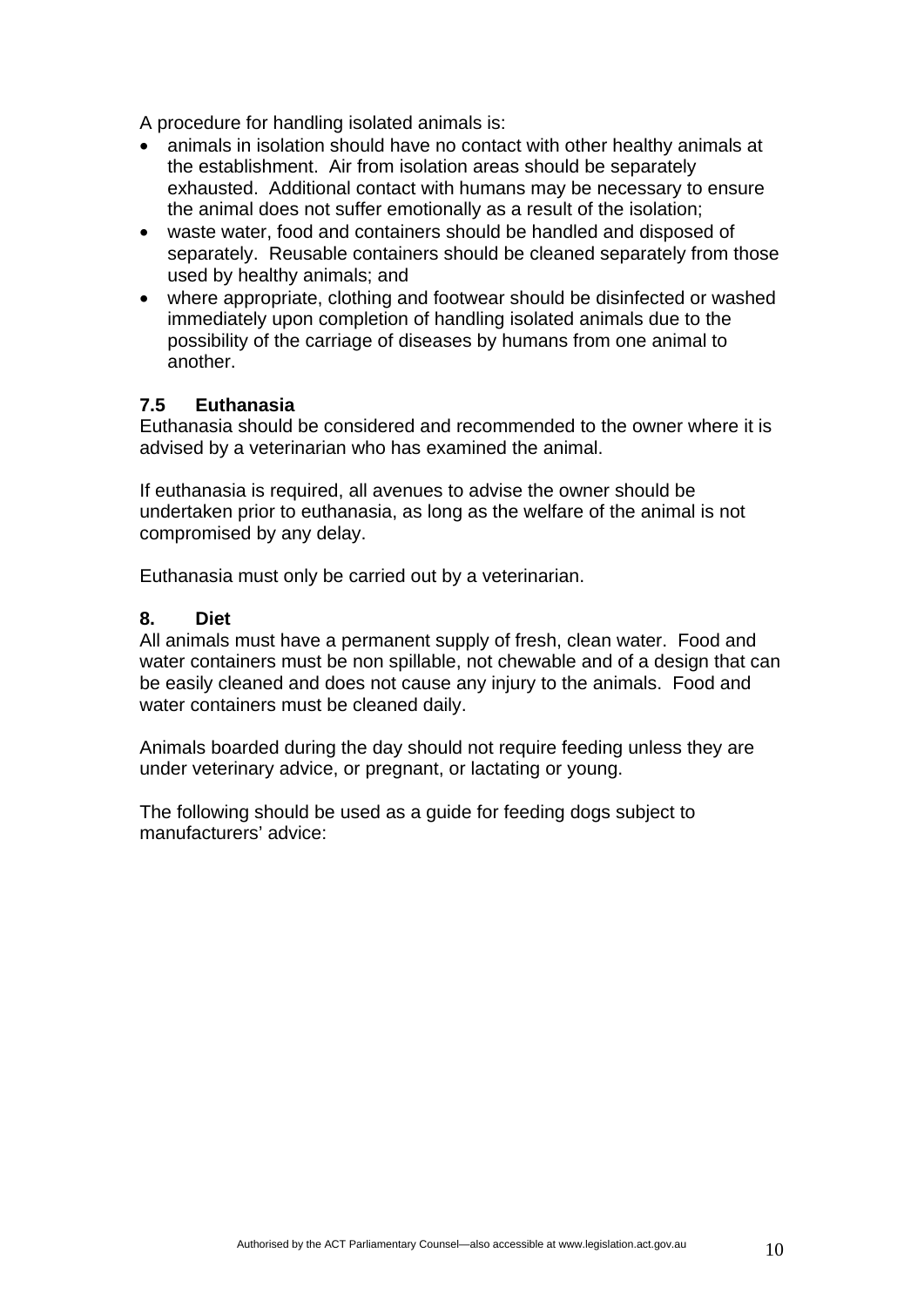| <b>Body Weight</b> | Dry Dog Food | $OR$ |          | Canned Dog Food |
|--------------------|--------------|------|----------|-----------------|
| of Dog (kg)        | cups/dog     |      | 450g/can | 700g/can        |
|                    |              |      | cans/dog | cans/dog        |
|                    |              |      |          |                 |
| 3                  | 0.75         |      | 0.50     |                 |
| 5                  | 1.00         |      | 0.75     |                 |
| 10                 | 2.00         |      | 1.25     |                 |
| 15                 | 2.50         |      | 1.75     | 1.00            |
| 20                 | 3.25         |      | 2.00     | 1.25            |
| 25                 | 3.75         |      | 2.50     | 1.25            |
| 30                 | 4.00         |      | 2.75     | 1.75            |
| 40                 | 5.00         |      | 3.50     | 2.00            |
| 50                 | 6.00         |      | 4.00     | 2.50            |
|                    |              |      |          |                 |
|                    |              |      |          |                 |

Recommended Daily Intake for Normal Adult Dogs

The following should be used as a guide for feeding cats:

Recommended Daily Intake for Normal Cats

| <b>Body Weight</b><br>of $cat(kg)$                                      | Age (wks)                     | Canned cat food<br>425g/can<br>cans/cat                                                |
|-------------------------------------------------------------------------|-------------------------------|----------------------------------------------------------------------------------------|
| $ 0.5 - 1$<br>$1.0 - 2.0$<br>$1.5 - 3.0$<br> 2.0 - 4.0<br>$ 3.0 - 5.0 $ | 10<br>20<br>30<br>40<br>Adult | $0.25 - 0.5$<br>$0.3 - 0.6$<br>$0.3 - 0.65$<br>$0.4^{\circ}$<br>$-0.7$<br>0.4<br>- 0.8 |

- A variety of canned foods should be supplied. Fish or fresh meat may tempt fussy eaters.
- Dry food may be supplied on an ad-lib basis in addition to canned or fresh meat unless contra-indicated.
- Whole milk should not generally be offered as it may cause diarrhoea.

Pregnant and lactating animals require approximately twice the amount of food specified in the above tables.

Adult dogs and cats must be fed daily. Pregnant and lactating animals, pups up to six months of age and kittens up to eight months of age must be fed twice daily.

*Food should be prepared hygienically in a kitchen area. It should be stored appropriately, ie, dry food kept in a rodent-free place and fresh meat kept refrigerated.*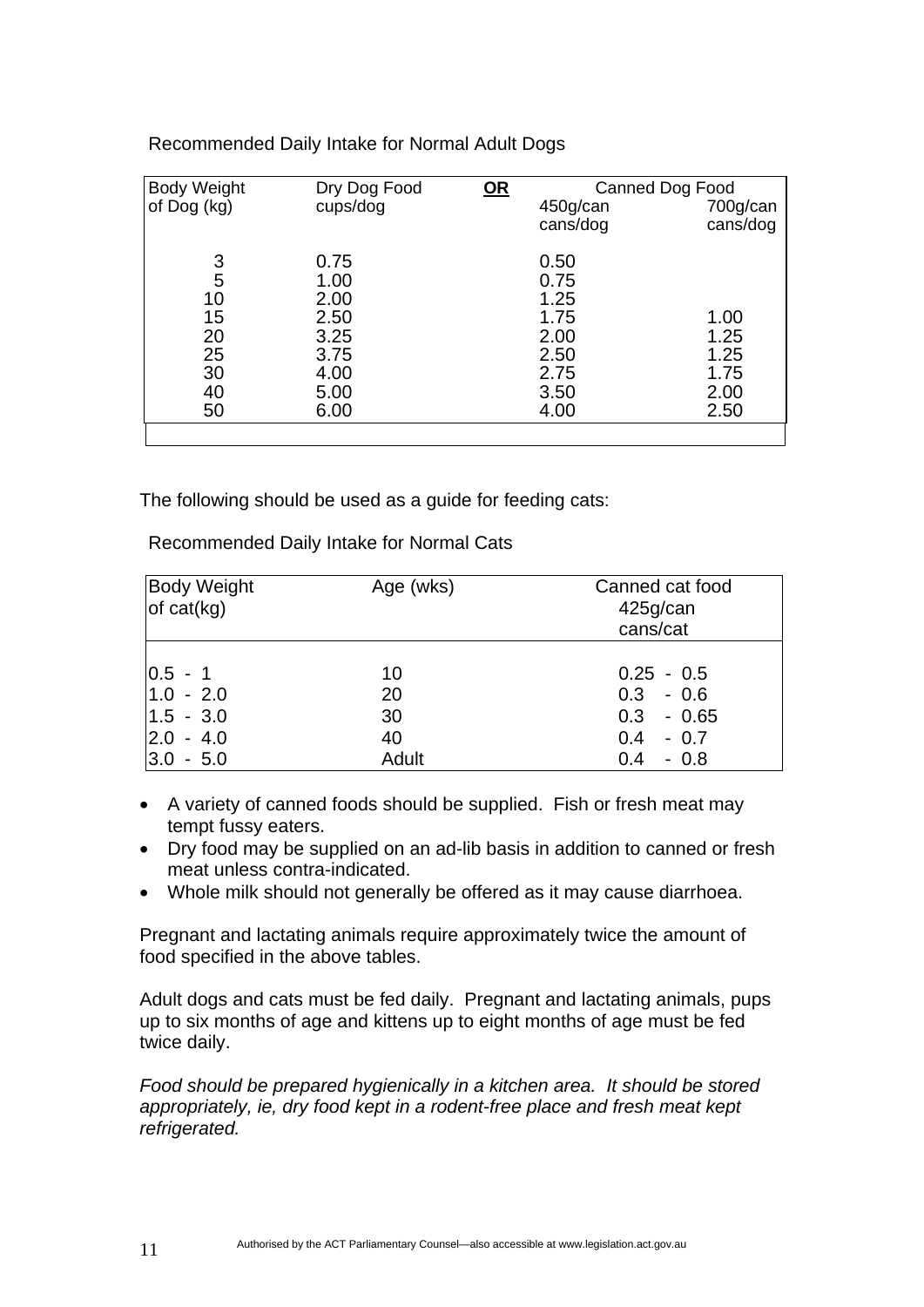Uneaten food should be removed and disposed of daily so that it does not spoil or attract vermin.

Cats should be specially monitored after admission to check that they are eating.

### **9. Exercise**

Dogs must have the opportunity for exercise to:

- allow them to urinate and defaecate;
- give them contact with humans and, if appropriate, with other dogs;
- allow them to be checked over; and
- permit stretching.

Exercise can be provided by:

- allowing dogs access to an exercise area for a total of 30 minutes daily depending on kennel size (see Sec 4.3); or
- walking dogs on a lead for a total of 30 minutes daily.

It may not be suitable to exercise specific animals due to age or existing health concerns.

*For safety reasons, dogs must be exercised within the premises.* 

Very active or old dogs may require more or less exercise than specified.

Cats must have sufficient room to enable them to stretch and to move about freely.

*Cats should be checked daily for mobility.* 

*Boarding establishments may accept toys and other forms of enrichment for the exclusive use of that dog or cat while boarding.*

### **10. Transport**

Animals should be transported in the shortest practicable time.

Any vehicle especially designed or regularly used for transporting animals should:

- protect animals from injury and stress;
- have non-slip floors;
- provide easy access and operator safety;
- protect against extremes of temperature;
- protect against unauthorised release of animals;
- be easy to clean and disinfect;
- be supplied with clean, secure, level cages or carry baskets for cats or very small dogs, and with separate compartments or partitions for larger dogs; and
- be properly ventilated.